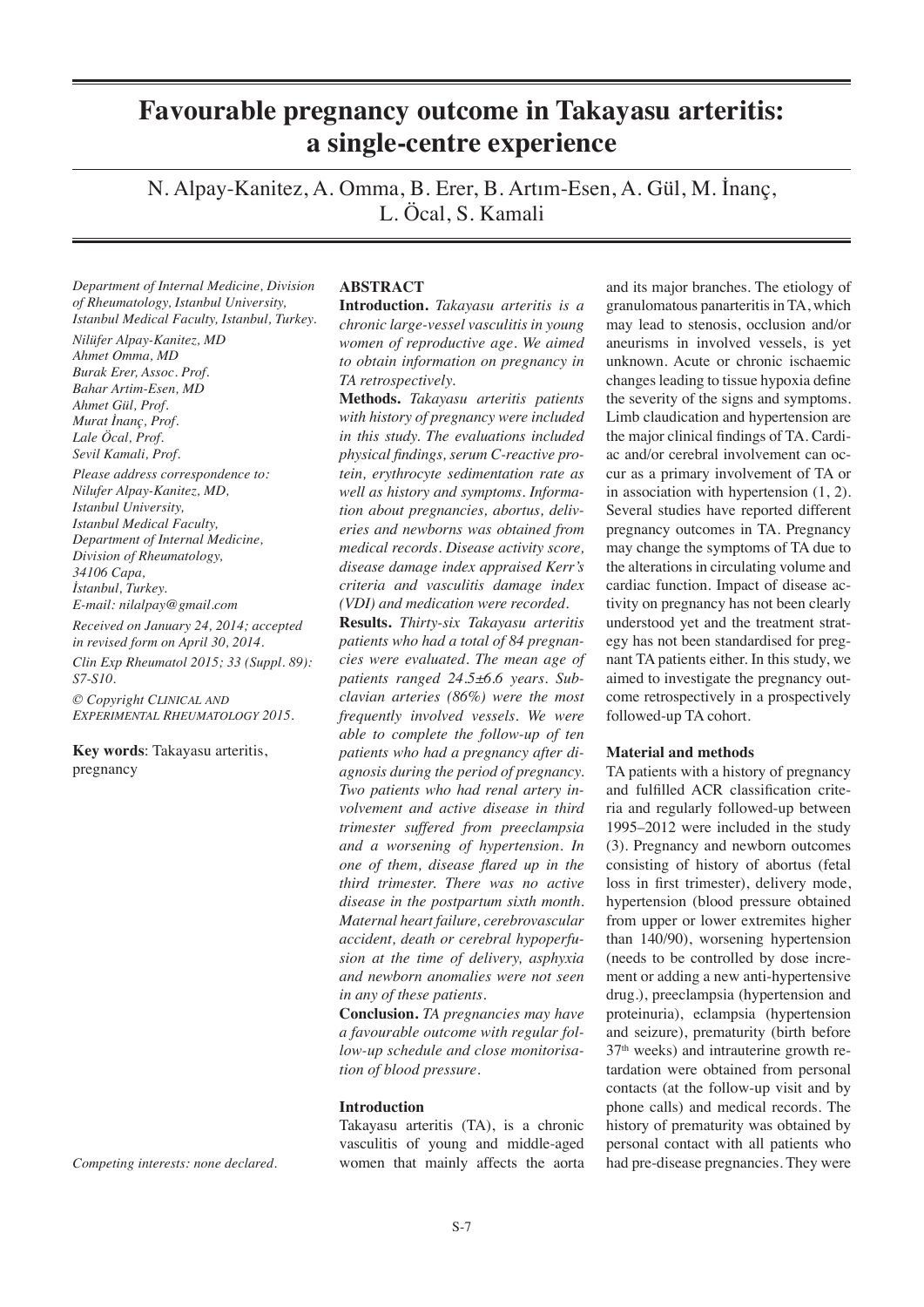#### **Pregnancy in Takayasu arteritis / N. Alpay-Kanıtez et al.**

asked for the delivery time whether they gave birth at estimated delivery time based on their last menstrual period calculated by their health professionals or gynaecologists. TA patients were grouped according to the occurrence of pregnancies during the predisease (pre-d) or post-disease (post-d) period. In a subgroup of patients who became pregnant after 2010, disease activity and damage evaluated by Kerr criteria and VDI, serum C-reactive protein (CRP) levels and erythrocyte sedimentation rate (ESR) and concomittant immunosuppressives were noted within the 3rd trimester and 6 months of pre and postpartum period, prospectively. All retrospective and prospective data were noted into a predefined protocol. Maternal and foetal outcomes were compared between pre-d and post-d pregnancies. Statistical analysis was performed with Mann-Whitney U-test by using the software package SPSS 17 running on Windows NT.A two-tailed *p*-value of <0.05 was considered statistically significant.

# **Results**

Infertility caused by tubal obstruction and azoospermia had been diagnosed in three patients (3%) of TA cohort. Data of 36 TA patients with pregnancy history were assessed in TA cohort of 103 patients. Demographic data were as follows: Mean (median) age at pregnancy period was  $24.5\pm6.6$  (22) years, mean time of total disease duration was 46±24 months. Subclavian (86%), carotid (44%) and renal arteries (27%) were the most frequently involved vessels. Hypertension (HT) (47%), limb claudication (44%) and pulselessness (34%) were the prominent clinical features of TA cohort (Table I). Organ insufficiency was not observed in any patient. Eighty-four pregnancies for 36 TA patients (63 in 24 pre-d and 21 in 17 post-d patients) were evaluated. Twenty-two (61%) patients were multiparous (17 in pre-d, 5 both in predd and post-d period). Comparison of fetomaternal prognosis between the pre-d and post-d pregnancies demonstrated that worsened hypertension (3% *vs*. 14%, *p*=0.038), preeclampsia (0% *vs*. 10%, *p*:0.024), prematurity (2% *vs*. 10%, *p*=0.042) and Cesarean sec**Table I.** Patients characteristic at the time of diagnosis of Takayasu arteritis.

| Clinical features        |         | $n=36$ (%)       |       |  |  |  |  |  |
|--------------------------|---------|------------------|-------|--|--|--|--|--|
| Hypertension             |         | 17 (47)          |       |  |  |  |  |  |
| Limb claudicatio         |         | 16(44)           |       |  |  |  |  |  |
| Pulselessness            |         | 13 (34)          |       |  |  |  |  |  |
| Cardiac valve disease    |         | 9(25)            |       |  |  |  |  |  |
| Conjestive heart failure |         | $\Omega$         |       |  |  |  |  |  |
| Pulmonary hypertension   |         | 6(16)            |       |  |  |  |  |  |
| Cerebrovascular accedant |         | 1(3)             |       |  |  |  |  |  |
|                          |         | Affected vessels |       |  |  |  |  |  |
| Subclavian artery        | 31 (86) | Abdominal aorta  | 8(22) |  |  |  |  |  |
| Carotis artery           | 16 (44) | Coeliac artery   | 4(11) |  |  |  |  |  |
| Renal artery             | 10(27)  | Thorasic aorta   | 3(8)  |  |  |  |  |  |
| Axillar artery           | 9(25)   | Arcus aorta      | 2(6)  |  |  |  |  |  |

**Table II.** The frequency of fetomaternal complications in Takayasu arteritis patients with pregnancy before and after diagnosis.

Vertebral artery 8 (22) Pulmonary artery 2 (6)

|                       | All pregnancies<br>$n = 84$ (%) | Pre-d pregnancies<br>$n=63(%)$ | Post-d pregnancies<br>$n=21\,%)$ | $p$ -values |  |
|-----------------------|---------------------------------|--------------------------------|----------------------------------|-------------|--|
| Worsened HT           | 5(6)                            | 2(3)                           | 3(14)                            | 0.038       |  |
| Cesarean section      | 15 (18)                         | 6(10)                          | 9(42)                            | 0.032       |  |
| Abortion <sup>*</sup> | 5(6)                            | (6)<br>4                       | 1(5)                             | 0.125       |  |
| Preeclampsia          | 2(2)                            | $\Omega$                       | 2(10)                            | 0.024       |  |
| <b>IUGR</b>           | 4 $(5)$                         | 3<br>(5)                       | 1(5)                             | 0.254       |  |
| Prematurity           | (4)<br>3                        | (2)                            | 2(10)                            | 0.042       |  |
| Asphyxia              | $\Omega$                        | $\Omega$                       | $\theta$                         | NA          |  |
| Newborn anomalies     | $\Omega$                        | 0                              | $\Omega$                         | <b>NA</b>   |  |

Pre-d: Before diagnosis; Post-d: After diagnosis; HT: Hypertension; IUGR: Intrauterin growth retardation; NA: Not available; \*All abortions were miscarriages.

tion (CS) (9% *vs*. 42%, *p*=0.032) were significantly high in post-d pregnancies (Table II). The post-d TA patients with worsened HT have been treated with 7.5 mg (5–15) mean daily dose of prednisolone. No life-threatening fetomaternal complication was observed in TA cohort. Two patients with pre-eclampsia were succesfully treated with alpha-methyldopa. Intrauterine growth retardation with unknown etiology was observed only in one of two pregnancies resulting in pre-term delivery. Five (1 in pre-d, 4 in post-d) of 84 pregnancies (6%) were complicated with miscarriage abortion. All but one patients who underwent to CS were given general anesthesia. One patient had epidural anesthesia without any complication. Ten out of 36 pregnant TA patients were followed-up, prospectively. The extension of vessel involvement, Kerr's activity and VDI scores, the dose of immunosuppressives for each prepartum, 3<sup>rd</sup> trimester and postpartum periods, and fetomaternal complications of those patients were demonstrated in Table III. Prepartum data was not available for 4 of the 10 patients who were diagnosed as TA during pregnancy. All four patients who were diagnosed during the pregnancy were referred to our clinic because of the pulselessness or the difference between the blood pressures in upper extremities during the routine pregnancy follow-up. They were suffering from ischaemic symptoms for sometime before the pregnancy period when they were further questioned in our clinic.

Disease activity during the time of conception could only be evaluated in 6 post-d TA patients followed-up prospectively. There were no clinical data on conception time of four patients who were diagnosed during pregnancy. Six out of 10 pregnancies had inactive TA at the time of conception maintained with low dose corticosteroid treatment. Methotrexate was stopped six months prior to conception. Two patients had continued to take azathioprine (AZA)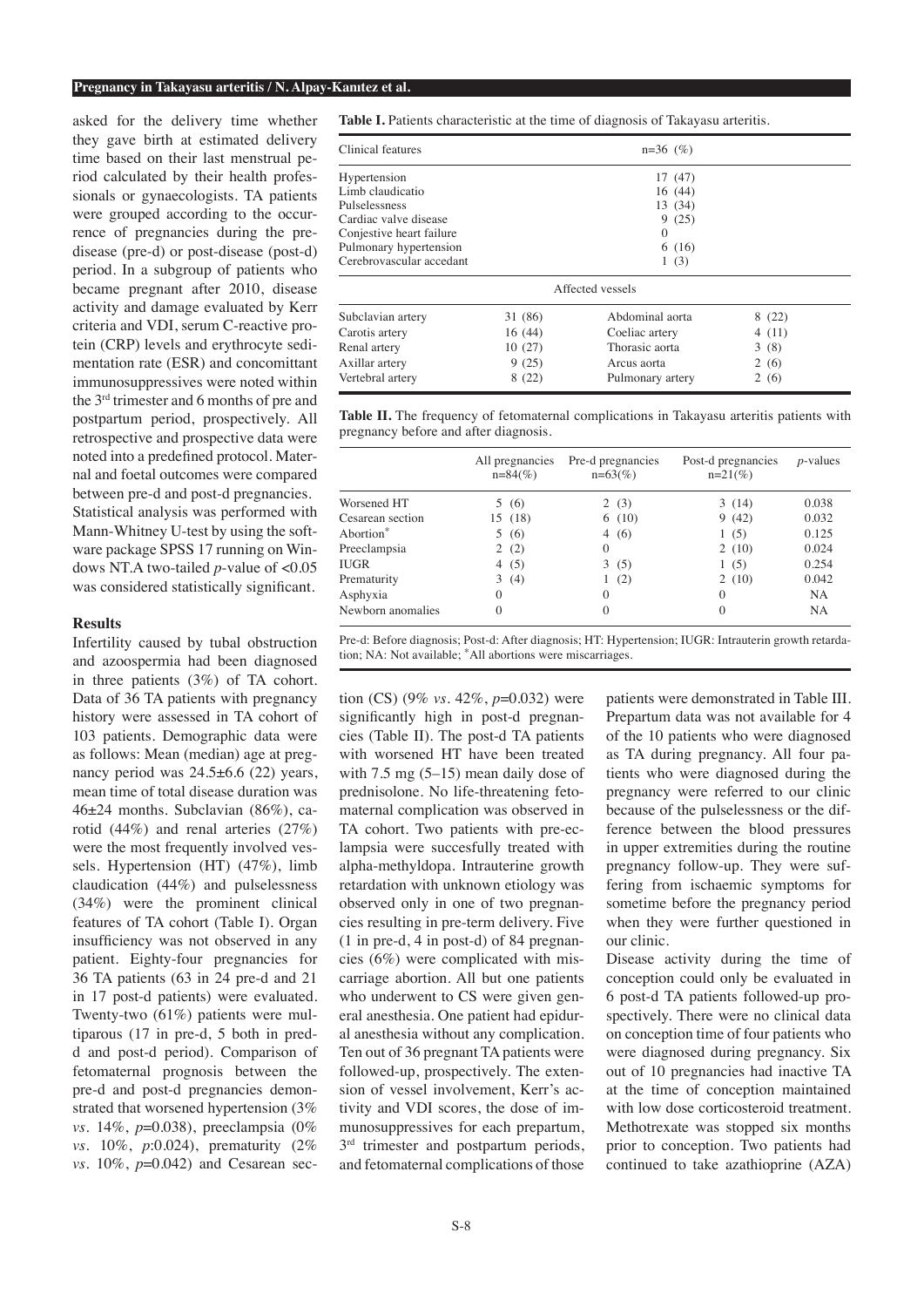|  |  | <b>Table III.</b> Disease activity, disease damage index and the outcomes of pregnancies that occurred during our follow-up. |  |
|--|--|------------------------------------------------------------------------------------------------------------------------------|--|
|  |  |                                                                                                                              |  |

| Age   | Involved vessels                                        | Before pregnancy |     | Last trimester                       |                        | Postpartum sixth month |                       |                | Maternal<br>Pregnancy<br>complication outcomes |                                             |                        |                      |
|-------|---------------------------------------------------------|------------------|-----|--------------------------------------|------------------------|------------------------|-----------------------|----------------|------------------------------------------------|---------------------------------------------|------------------------|----------------------|
|       |                                                         | <b>KAS/VaDI</b>  |     | CRP Treatment                        |                        |                        | KAS/VDI CRP Treatment |                |                                                | KAS/VDI CRP Treatment                       |                        | and delivery<br>root |
| $24*$ | Abdominal aorta, carotis,<br>subclavian, renal arteries | $-/-$            |     | N <sub>o</sub>                       | Active/5               | 26                     | N <sub>o</sub>        | Inactive<br>/3 | 16                                             | MPRD 4<br>MTX 15                            | Worsening<br><b>HT</b> | TD, NSD              |
| $32*$ | Abdominal aorta, carotis,<br>subclavian arteries        | $-/-$            |     | N <sub>o</sub>                       | Inactive<br>$\sqrt{2}$ | 4                      | <b>PRD 7.5</b>        | Inactive<br>/3 | 2.3                                            | <b>PRD 7.5</b><br>MTX 15                    | N <sub>o</sub>         | TD, CS               |
| 44*   | Abdominal aorta, renal,<br>coeliac arteries             | $-/-$            |     | N <sub>o</sub>                       | Active<br>/3           | 15                     | <b>PRD 10</b>         | Inactive<br>/3 | 1.7                                            | <b>PRD 7.5</b><br><b>MTX15</b>              | Pre-<br>eclampsia      | Prematurity<br>CS    |
| $22*$ | Carotis, subclavian, axillary,<br>vertebral arteries    |                  |     | N <sub>o</sub>                       | Active<br>/3           | 42                     | N <sub>o</sub>        | Inactive<br>/3 | 14                                             | MPRD 8<br><b>MTX15</b>                      | N <sub>o</sub>         | TD, CS               |
| 32    | Arcus aorta, subclavyan,<br>axillary, coeliac arteries  | Inactive<br>/3   | 28  | AZA 150<br>MPRD 6                    | Inactive<br>/3         | 14                     | $AZA$ 100<br>MPRD 6   | Inactive<br>/3 | 15                                             | <b>AZA 150</b><br>MPRD 6                    | N <sub>o</sub>         | TD, NSD              |
| 24    | Carotis, subclavian, renal,<br>coeliac arteries         | Inactive<br>/2   | 0.5 | MPRD 4<br>$AZA$ 100<br><b>INF300</b> | Inactive<br>/2         | 1.2                    | MPRD 4<br>AZA100      | Inactive<br>/3 | 12                                             | MPRD 4<br>AZA100                            | N <sub>o</sub>         | TD, CS               |
| 33    | Carotis, subclavian, axillary,<br>vertebral arteries    | Inactive<br>/3   | 15  | MPRD 6                               | Active<br>/3           | 52                     | MPRD 10               | Inactive<br>/3 | 24                                             | MPRD 4<br><b>MTX 12.5</b><br><b>INF 300</b> | N <sub>o</sub>         | TD, CS               |
| 30    | Subclavian arteries                                     | Inactive<br>/3   | 20  | PRD 5                                | Inactive<br>/3         | 5                      | PRD 5                 | Inactive<br>/3 | 35                                             | PRD 5<br><b>MTX 12.5</b>                    | N <sub>o</sub>         | TD, CS               |
| 33    | Carotis, subclavian, renal<br>arteries                  | Inactive<br>/2   | 5   | PRD 5                                | Inactive<br>/3         | 7                      | PRD 5                 | Inactive<br>/2 | 0.7                                            | PRD 5                                       | N <sub>o</sub>         | TD, CS               |
| 28    | Abdominal aorta, subclavian,<br>axillary arteries       | Inactive<br>/2   | 3.9 | MPRD 4                               | Inactive<br>12         | 8.2                    | MPRD 4                | Inactive<br>/2 | 4                                              | MPR <sub>D</sub> 4                          | N <sub>o</sub>         | TD, CS               |

VDI: vasculitis damage index; KAS: Kerr's activity scores; CRP: C-reactive protein (mg/l, normal range: 0–5); HT: Hypertension; NSD: normal spontaneous delivery; PRD: prednisolone (mg/gun); MPRD: methylprednisolone (mg/gün); AZA: mzatioprine (mg/day); INF: infliximab (mg/six months); TD: term delivery; CS: Cesarean section; \*diagnosed at the time of pregnancy.

during their pregnancies. One patient had been treated with infliximab (INF) just before the time of conception. Probable risks were discussed with the patient and a signed written informed consent was obtained. INF was not continued after the patient became pregnant. Fetomaternal complication was not observed in any of those patients exposed to AZA and INF. Flare was observed in only one TA patient with planned pregnancy who discontinued INF after conception. TA was diagnosed in the second trimester of 4 patients. Disease activity could not be suppressed in 1 of 2 patients who were treated only with prednisolone (7.5–10 mg/d). Two patients denied to take treatment were still active in the last trimester.

There was no increase in VDI scores of 10 patients at the  $6<sup>th</sup>$  month postpartum evaluation. Only two of 4 patients with renal artery involvement were complicated with accelerated hypertension and pre-eclampsia in the third trimester. Eight patients underwent CS with the expert opinions reservations of cerebral

hypoperfusion risk related to carotid involvement, hypertension and severe anxiety.

#### **Discussion**

In this study, we evaluated fetomaternal prognosis in a regularly followed-up TA cohort characterised with a younger age of pregnancy and the absence of end-organ damage. Clinical and radiological features of our cohort were similar with the literature. Multiparity was observed in two thirds of our cohort. Mean pregnancy number of TA patients (2.3) was compatible with our healthy population data (2.08) (Turkey Statistical Institue 2012). There is no clear data on fertilisation potential in TA in the literature.

Newly-diagnosed TA during pregnancy was observed in 4 patients. TA as a Th1 type autoimmune disease (4) is not expected to occur in pregnancy. Asymptomatic or mild TA may firstly be diagnosed in pregnancy period during the routine monitorisation of blood pressure. This might be the reason for some TA patients diagnosed during pregnancy. There are some published data reporting severe morbidity and mortality in TA during pregnancy, based on case series. We did not observe any serious maternal complications such as congestive heart failure, stroke and sudden death in our cohort. The only maternal complication was elevated HT in a relatively small number (18%) of hypertensive pregnant patients. One of these patients developed preeclampsia and premature delivery. Antihypertensive treatment was able to control hypertension in the majority of those patients. The frequency of HT in TA pregnancies varies (11%–100%) in different studies (5, 6) and they were treated with alphamethyldopa, amlodipine and metoprolol. TA patients who already had a child, uncontrolled inflammation, severe hypertension or renal artery stenosis were discouraged to further pregnancies that might reflect the overall favourable maternal outcome in our cohort. A recent study comparing pre and post-d pregnancy outcome in 46 TA patients